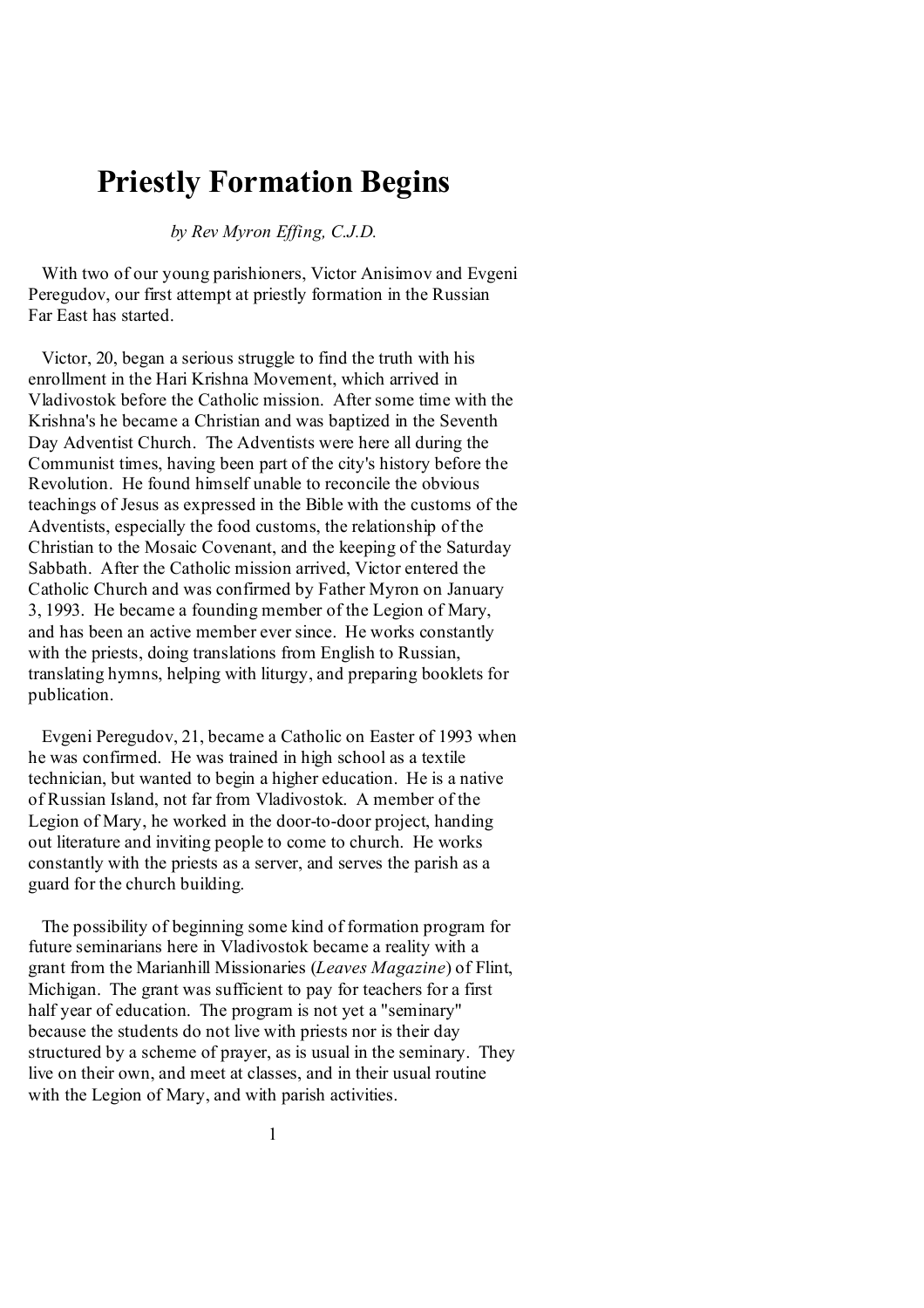What direction things will take in the future depends upon many factors: How many new students might there be? Will our guys persevere? Will the bishop be interested in our continuing this program? Will our students be accepted at the seminary in Novosibirsk? Please pray for vocations.

 Earlier there was hope of establishing a seminary program or a Catholic higher educational program at the Far Eastern State University, but our early investigations yielded no possibility that the University would be open to collaboration with the greatest and largest educational institution in the world: The Catholic Church.

 We found better opportunities at the Far Eastern Technical Institute. The administration operates in a much more open and positive style, and is anxious to try new things to develop its program and possible futures for the school. We discussed the needs of pre-seminary students, which involves not only a grounding in philosophy, history, languages, and psychology, but also the beginnings of a scientific study of the Bible. A program was devised, faculty were chosen, and the program begun. Father Daniel is teaching the Introduction to the Bible course, with the help of Igor Davydov. This class meets in the church building. The students meet with their other teachers on the campus of the **Institute** 

 We hope that this collaboration will be good for the students, for the Church, and for the Institute. We are hoping for the development of a Catholic College program in Vladivostok. It is a natural place for such a development, and such a program must begin somewhere in Russia, if the Church in Russia is to have the lay leadership it needs for its future. But right now we are dealing with future priestly leadership, praying to God for vocations among our young Russian Catholics. Pray for us, too! How can you help our vocations program?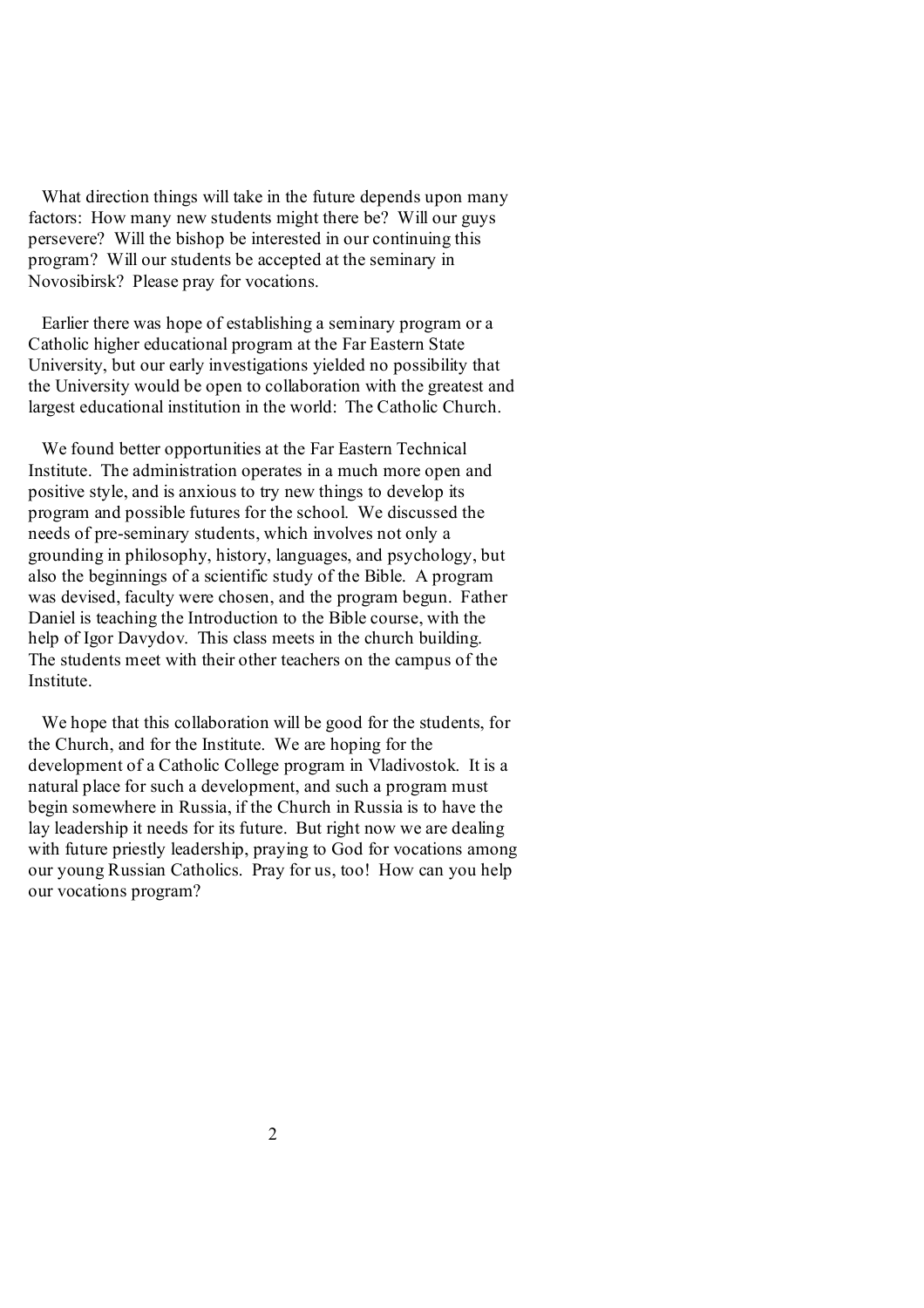# How to Fund the Parishes of Russia?

*by Rev Myron Effing, C.J.D.*

 This is one of the questions that constantly worry me, as the pastor of four parishes! So far, our friends in America and Germany and elsewhere have donated their funds and effects for the needs of the church in Russia. We can live and work here only because of foreign help! Thank you for your support!

 But what about the future? Surely the Russian parishes must struggle to become independent of foreign help, like all mission countries must do. There are several aspects to this problem.

1. Vocations. The church in Russia cannot become independent of foreign help untilshe has her own trained and ordained vocations to the priesthood. Steps to this end were taken in Moscow, with the opening of the major seminary there, and in Novosibirsk with the opening of the college-level seminary. We have two young men from Vladivostok who aspire to the priesthood. The Marianhill Fathers have helped us begin their education. We are always aware of the big need for the future of priestly vocations. Militating against the future of vocations here in Russia, as in America, is the smallsize and weakness of family life, the presence of greed, drugs, criminality, and the allure of pornography and money--the "Western Values" of Western materialism. Pray that young people in Russia will be attracted to Christ and to religious vocations. Pray for an end to the reign of abortion and birth control which have decimated the Russian future.

2. Money. Even though Communism is officially repressed, socialism and its attitudes have not been. In effect, it means that what we in the America might thank of as "income" is provided, not by a job, but by the state. So that the actual "take home pay" is very small in comparison with the actual cost of all the necessities of life, like home, food, medicine, transportation, and education. Consequently, even if the Church were to receive 10% of people's income, the amount of money is small compared to the expense of living for priests who do not qualify for the social dole, and who must pay for all their own expenses and for the upkeep of the church buildings.

One example: Our fuel bill for our church building in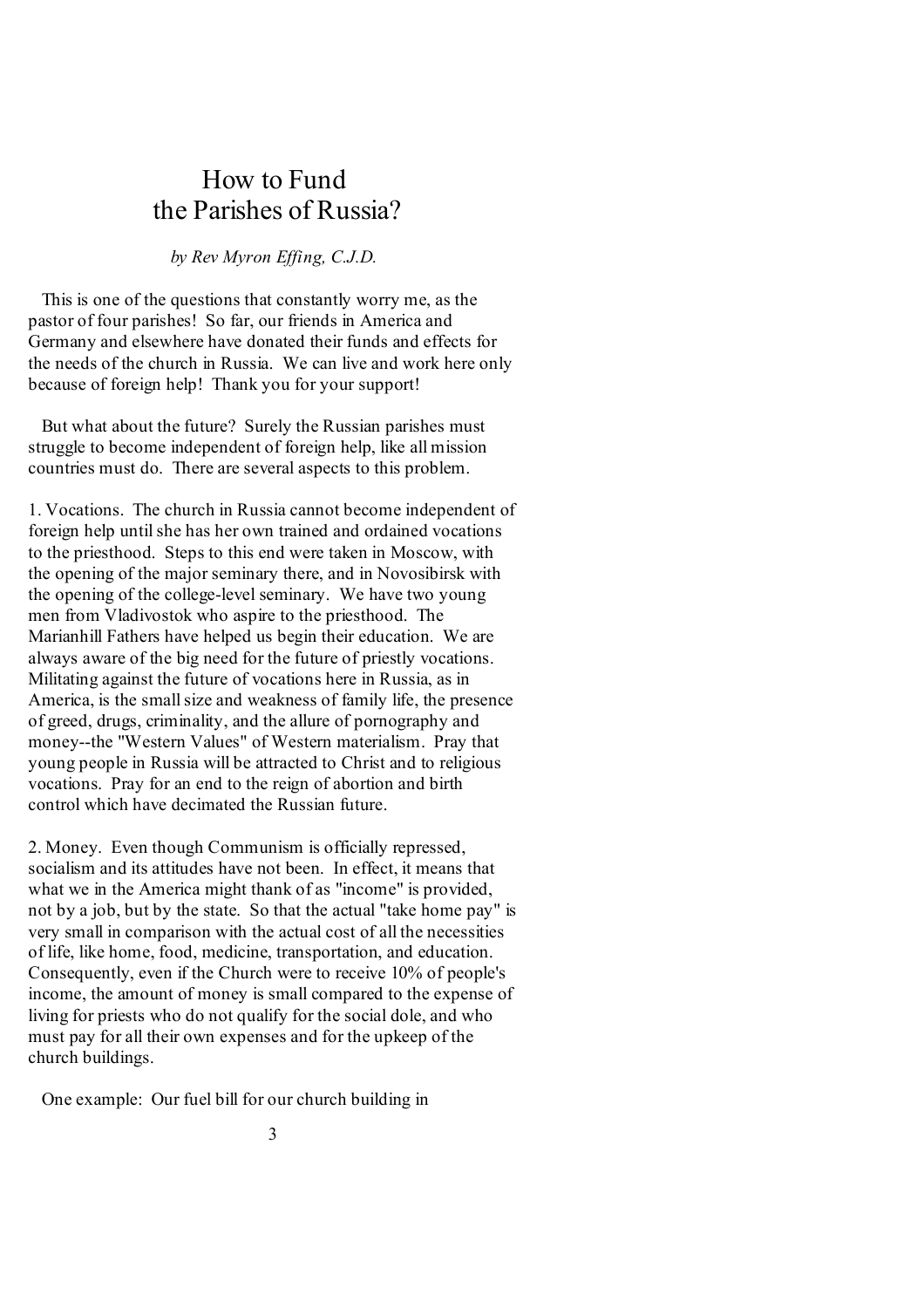Vladivostok is \$1000 per month averaged over the twelve months of the year! The heating expense for a family apartment of three rooms is \$.07 per month (Yes, seven cents per month!) The total cost of utilities (heating, cold water, hot water, radio, television antenna, and payment for rent for this same fine apartment is \$1.43 per month. So the family income is commensurably low--since the actual cost of all these things is born by the state. How can the parishioners even begin to help the parish to pay the fuel bill, let alone all the other expenses of the priests and the buildings which do not receive state support?

 Some, especially in the Orthodox Church, want to socialized the church, too, as in European socialist countries where churches receive money from taxes. Sometimes the attitude is that only the Orthodox Church needs to receive tax money! We can't wait to see what will happen, but we must make plans now.

 The Orthodox Church charges for all its services, with set and rather high prices for sacraments. (Of course, the Orthodox priests are married, and must support families.) She also engages in business, making and selling books, candles, and religious goods. We could do the same, perhaps, but I feel it is not good to compete with her in business. She has few foreigners to provide support, and must live from her income within Russia.

 The way out for us, it seems to me, is that our parishes should begin to operate in the sphere of religion-related business. According to Russian law, the parishes have the right to form dependent corporations to carry out their purposes, one purpose of which is funding. These corporations can even form partnerships with purely commercial firms. What are areas of church-related business? Perhaps health care, or the manufacture of health care products. Perhaps health and life insurance, funeral arrangements, or burial. Education is always church-related, so perhaps a Catholic college or high school or business school. Even rest is related to religion--perhaps hotels or tourist services. Jesus fed the hungry multitude, with the Bread of Life, but also with ordinary bread and fishes, so even restaurants or food production or processing services would make sense.

 You see we need a lot of thought and development in this area. You also see that a tremendous help to us would be donors who want to make a capital loan so that we can begin a project--the money could be returned after the project is underway, or it could be reinvested with new parishes as they are established so that the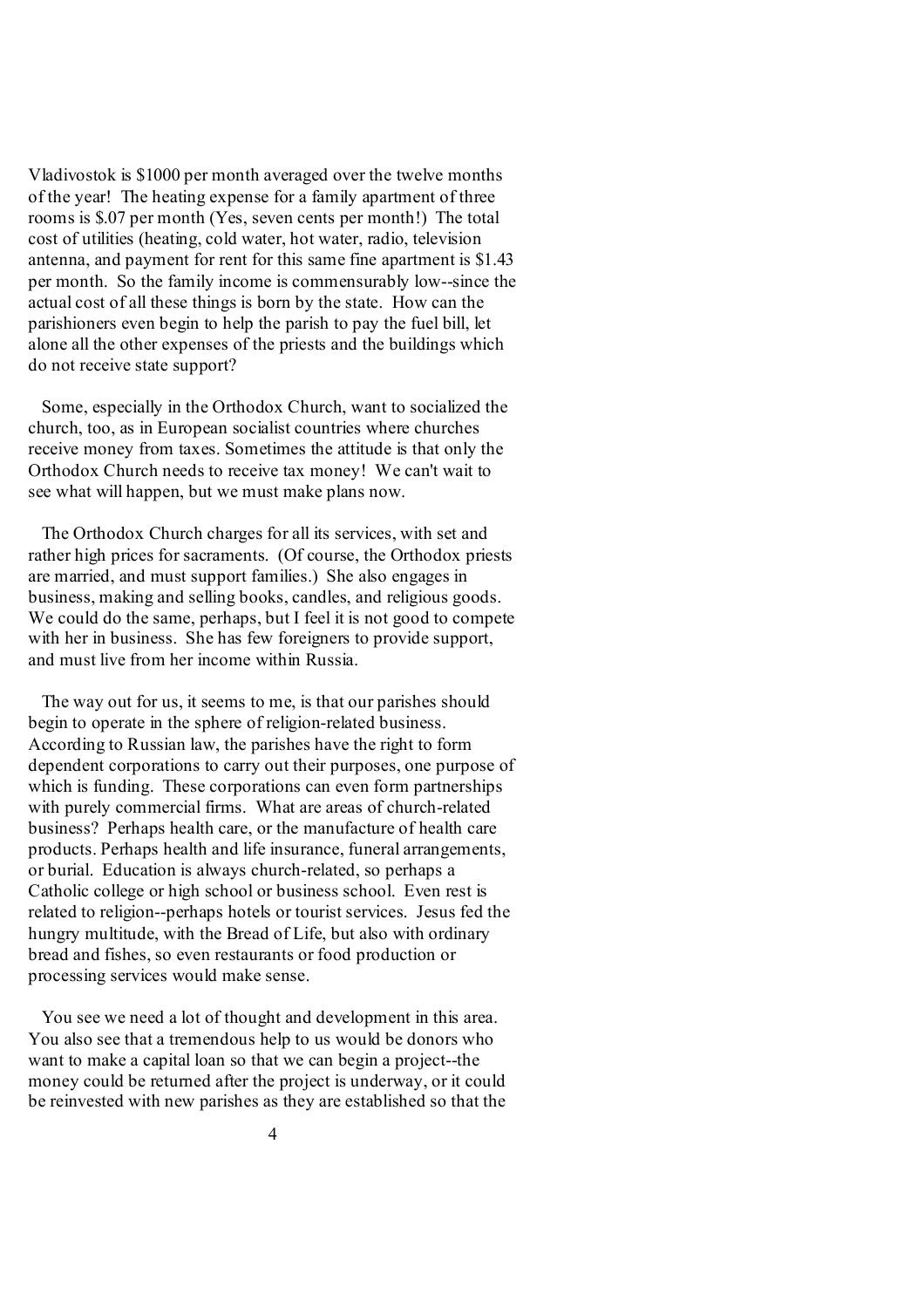donation could continue to work wonders for the Church.

 Also of tremendous help would be some retired businessmen who want to donate their time and talent to the Church in Russia to help it begin to operate on a solid, independent financial basis. You could think of them as economic missionaries!

 Do you qualify as a capital investor or an economic missionary for the Catholic Church in Russia?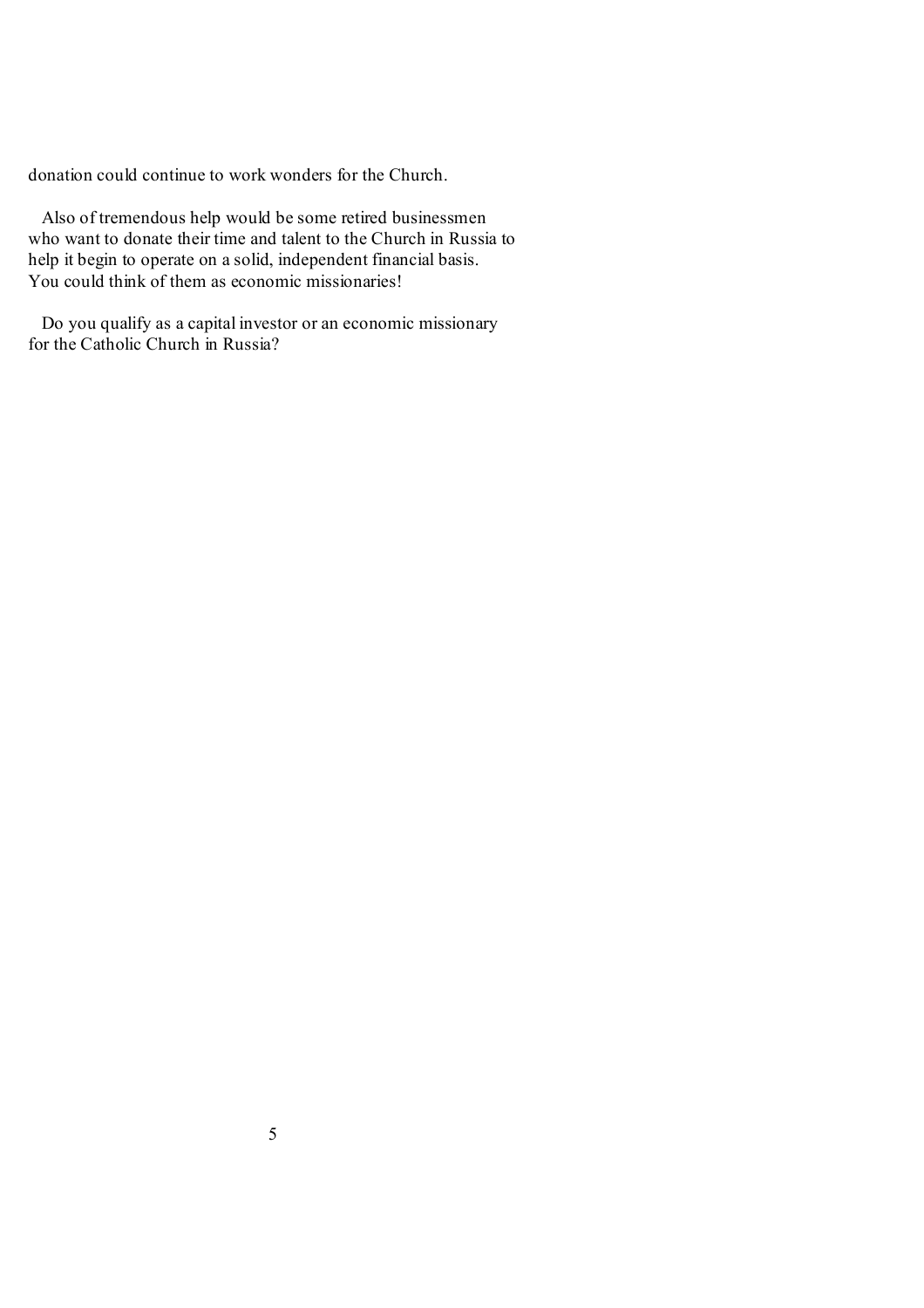# The Good News

#### *by Rev Myron Effing, C.J.D.*

 In the late 1940's, the Great Patriotic War against Germany had ended, but the Stalinist repression was in full sway. A 47 year old woman became pregnant at a time when, naturally, she thought her family was complete. It wasn't a good time for children, especially for Catholics, and all her friends and family urged her to simply have an abortion. She decided that abortion was the only way out for her, and besides, she probably wouldn't live to care for her child--it would only be motherless anyway.

 The date set for the abortion happened to be March 25. As she collected her things to go to the clinic, she remembered that March 25 was a holyday--the Feast of the Annunciation. She realized that abortion was a sin, but it would be an even greater sin to commit it on the very day when the angel came to Mary, and Jesus because flesh in her womb. With sorrow mixed with relief, she decided to let her child live, and to accept whatever struggle and pain it would mean. Alexander Ivanonich was born, a healthy child. One evening in the darkness and in secret came someone from the church to their home, and Alexander and his sisters were baptized. Later Alexander's mother told him the story of how he was saved from death by the Feast of the Annunciation--in Russian, the "Feast of the Good News".

 Alexander worked in the weapon's industry in the city of Comsomolsk-na-Amure, but found an opportunity to begin a business in the city of Blagoveschensk, a name which translates into English as "the City of the Good News". It is located in the Amursky State, on the border between Russia and Manchuria where there are many tourists and businessmen from both countries. He named his new tourist business "Good News".

 In early 1994 it became possible for me to try to find and serve the Catholics of the Amursky State--part of my region of responsibility in Russia, so I placed ads in newspapers there. Alexander was one person who answered the ads. On March 23 I arrived in Blagoveschensk for the first time. I met Alexander and found that his office is just a block away from the historical Catholic church. He invited us to use his office for the Catholic parish until our own building will be returned to us. He said, "My mother would be proud and happy if I were the one to make possible the re-establishment of the Catholic Church here in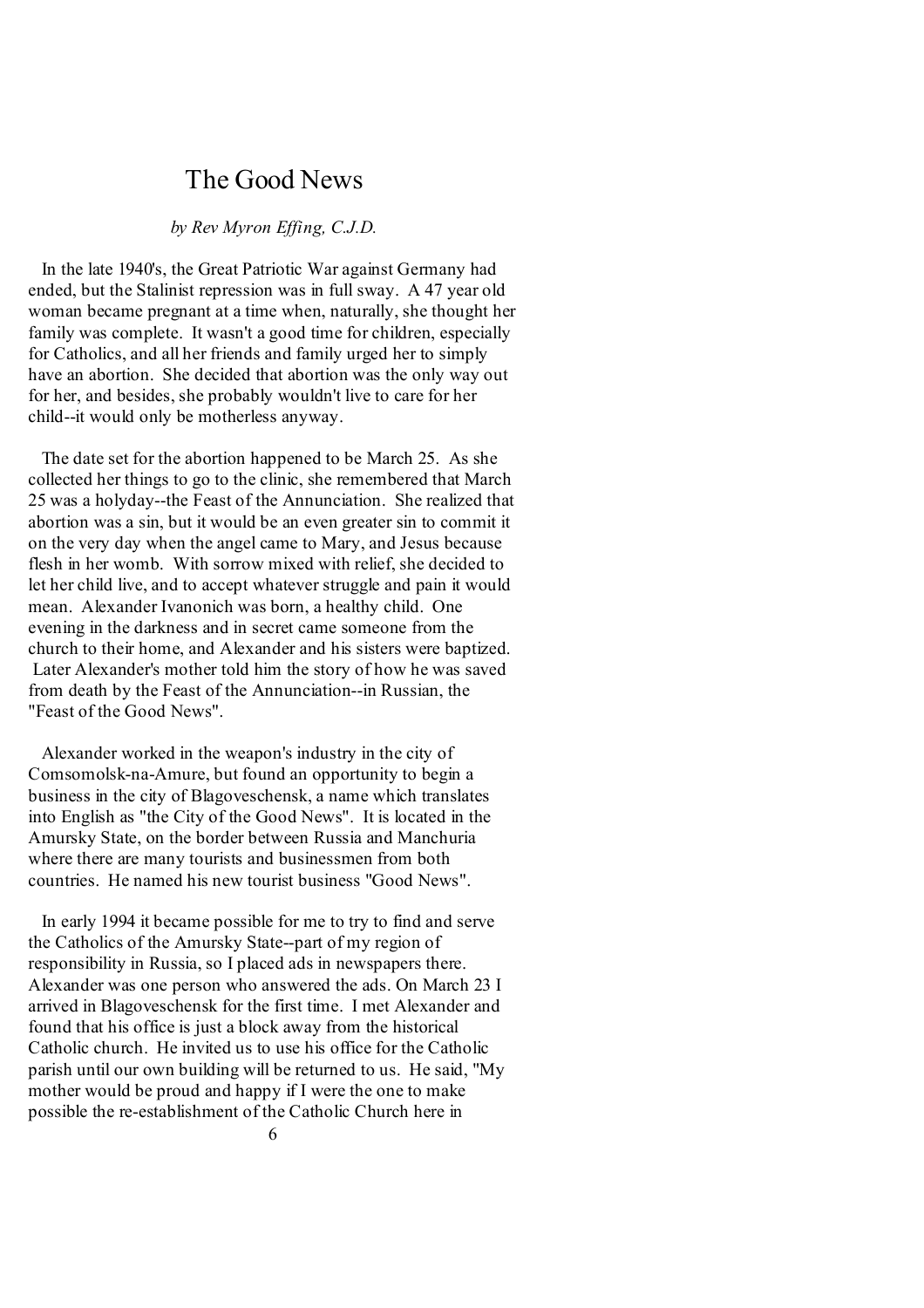Blagoveschensk! In this way I can say 'thank you' to her for her decision not to kill me. And I can thank God and her for the gift of life which came to me on the 'Day of Good News'".

 I was happy to celebrate the Mass of the Annunciation on March 25th in the city named for that feast, seeing that God had prepared for the re-birth of the Catholic Church in that city in such a miraculous way.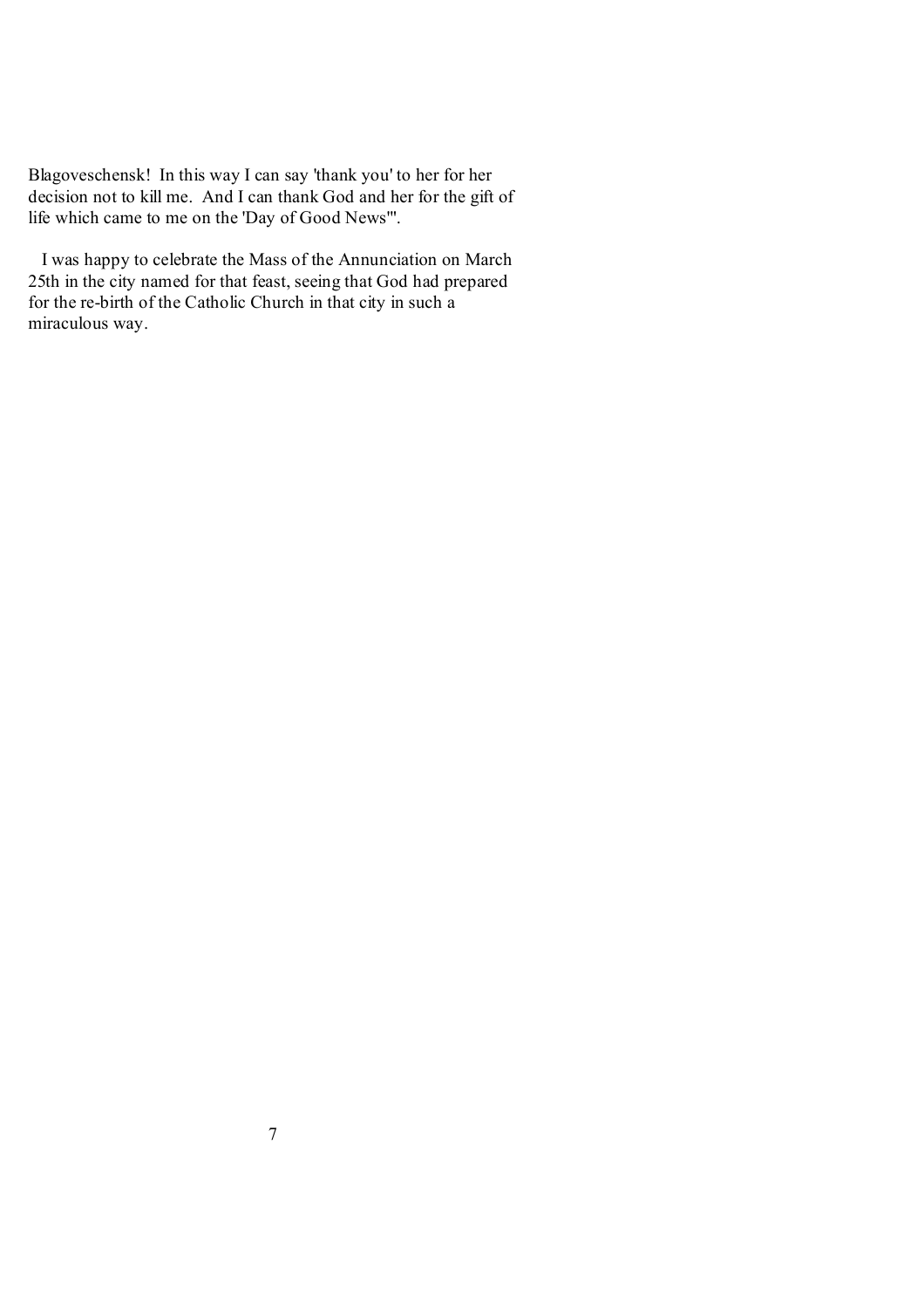# The House of the Lord

*by Father Daniel Maurer, C.J.D.*

"I rejoiced when I heard them say: 'Let us go to the house of the Lord.'" (Psalm 122:1)

 How can I explain to you what the reception of our church has meant to our parishioners, how it has changed our parish? If you were here, you would feel the difference. From the very first day, January 1, 1994, our titular feast of Mary the Mother of God, we have experienced both the joy and the sorrow of finally coming home from a long and tragic exile. Our hearts, filled with a sober hope, respond with the varied emotions that confront the faithful of Russia learning once again to worship God in freedom. Surrounded by the older ruins of pre-revolutionary culture and the newer ruins of communist ideology, we look in wonder at what we have inherited and what we hold in promise for the future.

 We know that the Church is not a building of brick and glass. It is a living body, made up of many members with Christ as head. But we also know that the living Body of Christ, in each of its local parish families, needs a place to worship, to meet, to learn and to grow in faith, hope and love. Our parish had such a place for many years, and now we have such a place, our place, once again.

 No longer do we priests need to pack, transport and unpack suitcases full of chalices, hosts, wine, candles, crucifix, statue and all the other objects of our rich tradition for Mass every Sunday in a series of rented halls. After the first Mass on January 1, I hardly knew what to do with myself, being able to leave everything in place in the sanctuary for Mass the following Sunday! And the next. No longer do the busts of Marx and Lenin gaze down on the Sacred Mysteries from the front wall. We were happy enough in our rented halls because we could remember and re-enact the source of our Salvation there. But now we are home. Perhaps we are less comfortable, but more grateful to God.

 Less comfortable because of what has become of our church during the last 65 years of ideologically inspired destruction and neglect. There are no busts of Marx and Lenin, but neither are there any remaining symbols of our faith from the original structure. The brick crosses above the great arched doors in the west and south facades were chipped away in a conscious,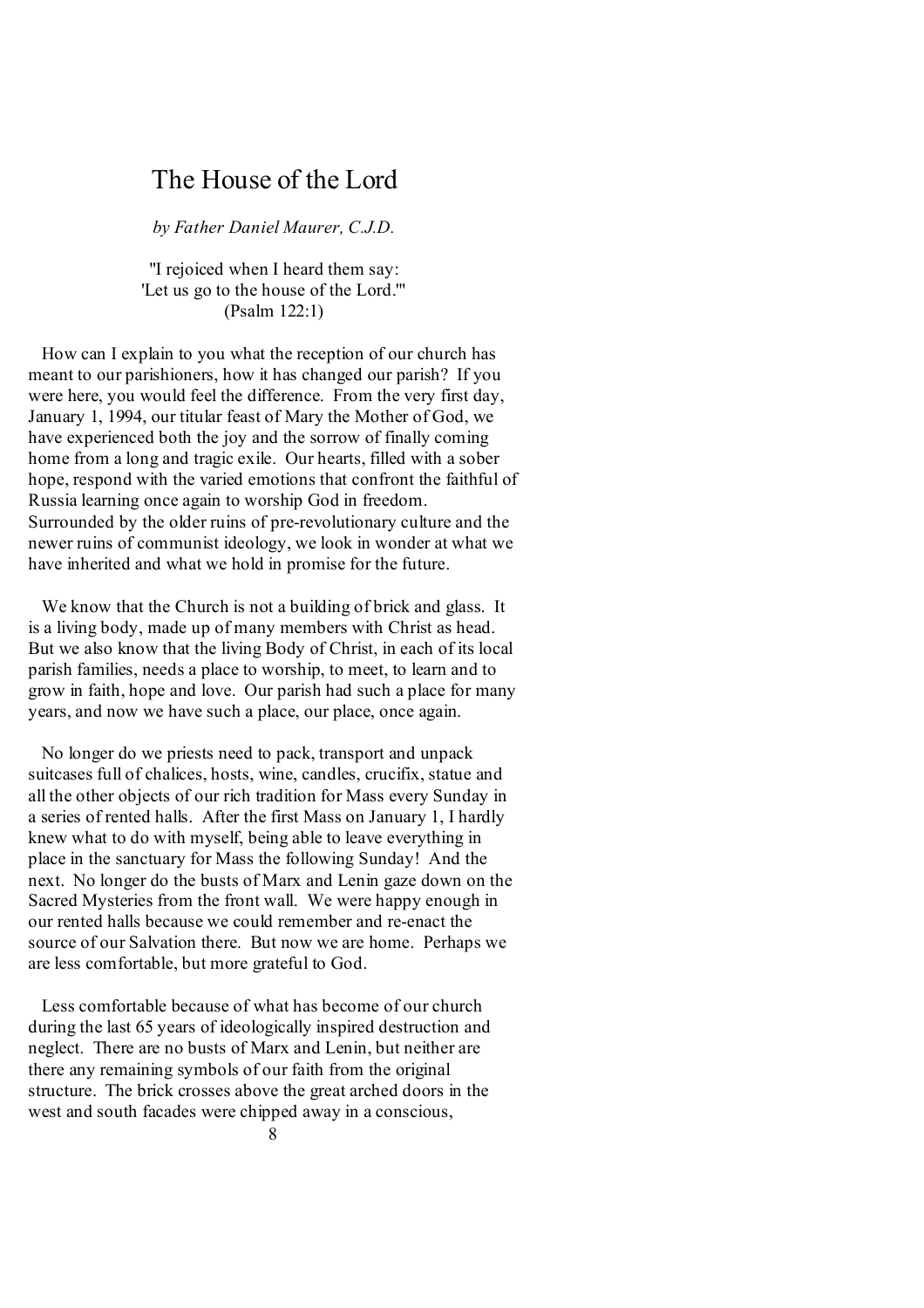desecratory act of militant atheism. The stained glass windows were destroyed, no one remembers how. The altars, statues, paintings and any church furniture have long since been removed. What had been a soaring Gothic cathedral of one main level consisting of vestibule, nave, sanctuary, sacristies and choir loft, was cut up into four floors and 24 separate rooms. Only the exterior, especially the long, south facade with its immense windows, still shows forth something of its former beauty in the forceful lines of its unique design.

 Less comfortable because the heating system was neglected to the point of disintegration, and the small panes of clear glass that replaced the stained glass windows were themselves usually not replaced when broken. Imagine an archive of supposedly precious historical documents with the Siberian wind whipping through it like a sieve. In January and February it was often less than 40 degrees inside on the third floor during Sunday Mass. Occasionally we were afraid the heating pipes inside would freeze and burst.

 Less comfortable because, like the graceful Gothic ceiling vaults, the cost of repairs continues to soar.

 We chose to use the top floor for Mass because it was the least divided and obstructed, and because the vaulted ceiling makes it look and feel like church. No pews. No place to sit for the first two Sundays, we were temporarily united in spirit with our Russian Orthodox brethren in Russia who never sit during Mass, and we consoled ourselves by remembering that but theirs service lasts three hours instead of one. Then someone told us where we could buy three hundred used theater seats for less than \$5.00 apiece. For once we got there in time. We did not want to bolt them to the floor because we hoped the floor would not be there much longer, so we hired a carpenter to put them together in movable banks of four seats by nailing them to long baseboards. They are comfortable, but our parishioners cannot kneel during Mass because the raised baseboards make getting up and down too dangerous.

 In May we removed both the fourth floor in the transept and the 30 foot high wall that separated the nave from the transept, so now we have a much nicer, better lighted, higher space for the sanctuary and the first rows of seats. The removal of that wall left another much-scarred wall directly behind the altar, with a slightly off center open doorway into the temporary sacristy, so we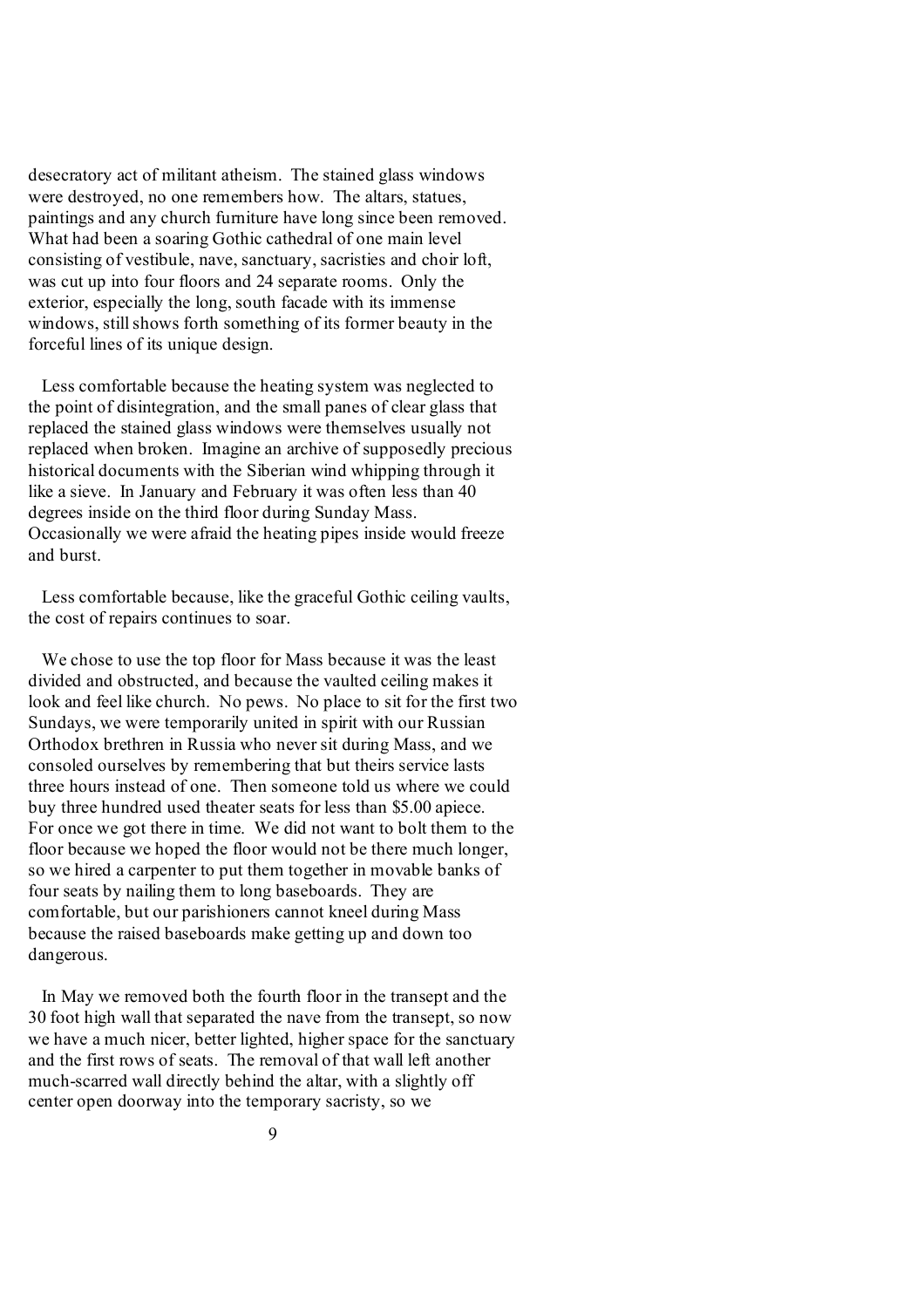constructed a background screen and hung it with blue and gold draperies against which the crucifix, statue of Mary and fresh summer flowers are strikingly visible and beautifully arranged for Sunday Mass. Knowing that our third floor loft location is only temporary, we do not want to spend much money decorating it for Mass. New altars, a raised sanctuary, a beautiful image of the most holy Mother of God, pews with kneelers, a suitable place for the choir and organ, and most importantly the presence of the Blessed Sacrament in the sanctuary: these will all have to wait until we move down to the ground floor and can renovate the entire structure. Until then we have decided to reserve the Blessed Sacrament in a side chapel on the first floor in what used to be a sacristy, where we celebrate Mass on weekdays.

 Though we do not have the resources to begin the actual dismantling of the floors, which will be the next stage of the comprehensive renovation, there is much more that we have already done:

- A local architect has completed an complete series of initial studies and drawings of the existing structure and land use in the vicinity, including an impressive rendering of what the church may look like with the originally planned Gothic towers and spires on the west facade.

- A new and very costly heating main has been laid at our expense from the street to the building. (Building heat in Vladivostok is regional, being piped in from neighborhood boiler complexes by huge insulated pipes.)

- Six temporary electric light chandeliers were hung from the vaulted ceiling after the archive suddenly returned to remove all the electrical wiring in the entire building.

- Also on the third floor, a medium size room where the choir loft was located has been cleaned and refurbished as the parish library-bookstore. A smaller room to the side of it has become the confessional-reconciliation room.

- A major accomplishment: a telephone line was legally acquired and a telephone installed in the office of the caretaker.

- A container of plate glass has been purchased and delivered so that we can begin to glaze the empty window panes.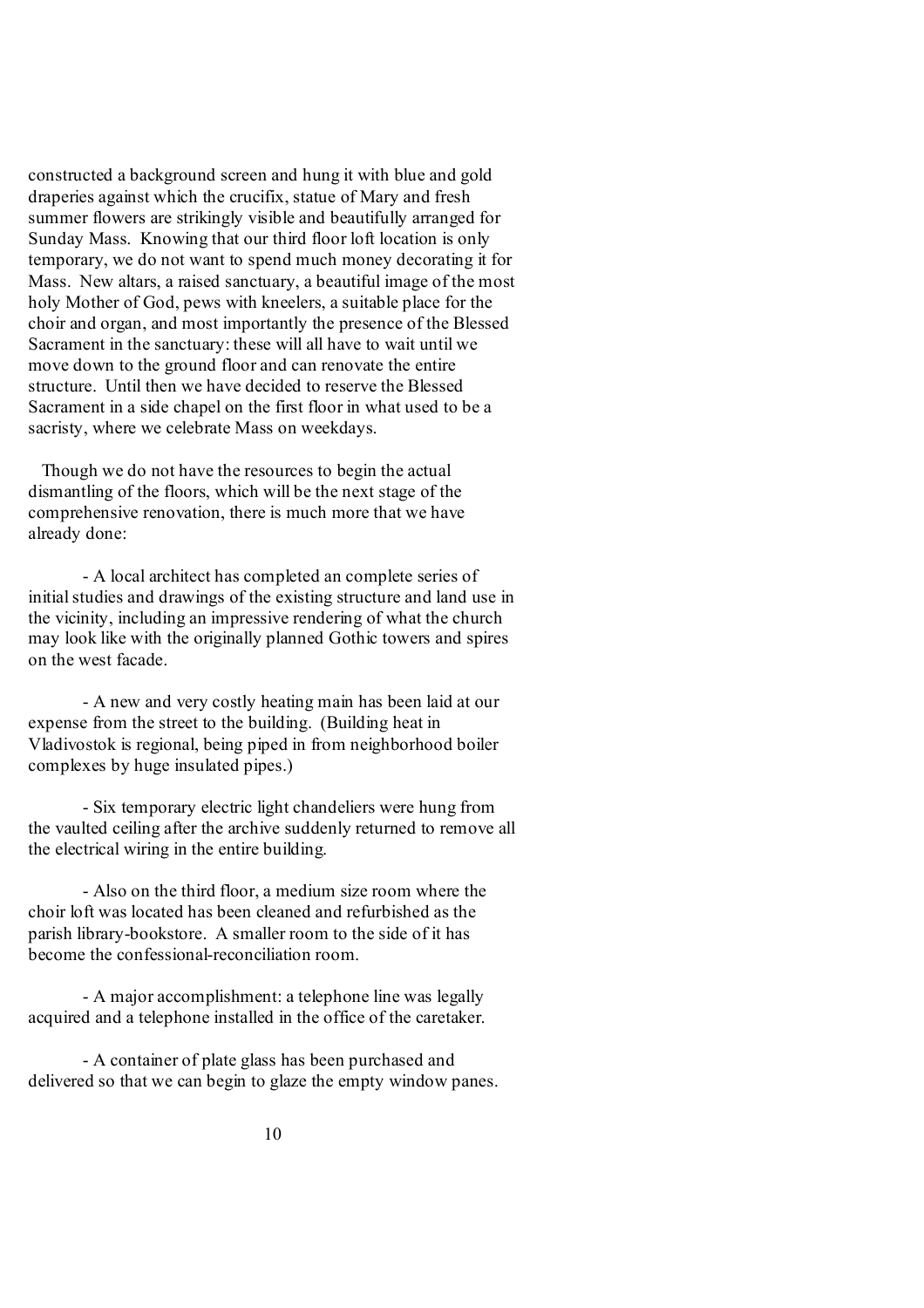- All the ceiling-high steel shelves that lined the main rooms of the first, second, third and fourth floors have been removed. The first floor, obstructed in the center by a series of steel beams holding up the upper floors, has become a temporary warehouse for the storage of religious literature and building implements. The second floor was inaugurated as the parish social hall on June 26, the date of the first Mass celebrated by our bishop, Joseph Werth, S.J., D.D. The third floor is where Sunday Mass is celebrated. The partial fourth floor was completely removed.

- A new wrought iron fence and gate have been placed on the front of the enclosure that surrounds the church yard, and a second gate was placed in the back where there was a large gap in the enclosure right above a dangerous cliff.

- Walls have been removed from three small rooms on the ground floor in what was originally the altar boy sacristy and part of the sanctuary, and a new bathroom and office-bedroom is being built for Fr. Myron in the former sacristy.

- The other former sacristy was cleared, cleaned and redesigned for use as the daily Mass chapel. A simple altar of repose was built for the beautiful Gothic style tabernacle donated by Archbishop John Quinn of San Francisco which will eventually be placed in the main room of the church.

- The flower borders inside the perimeter of the church yard and under the windows of the transept have been cleared of weeds and planted with a variety of flowers. They are lovingly cared for regularly by a Regina Pivinskaya and a number of other parishioners.

- Permission has been granted by the city government to move the public water pump located on church property immediately in front of the church and which in recent years has attracts dirty cars from all over the city. It will be moved about 200 feet down the street where workers have already begun to build a new cement platform for it.

Still to be done:

Interior:

- Removal of the second and third floors of reinforced concrete and steel I-beams, and of additional non structural interior walls.

- Complete restoration of the vestibule, baptistry, nave,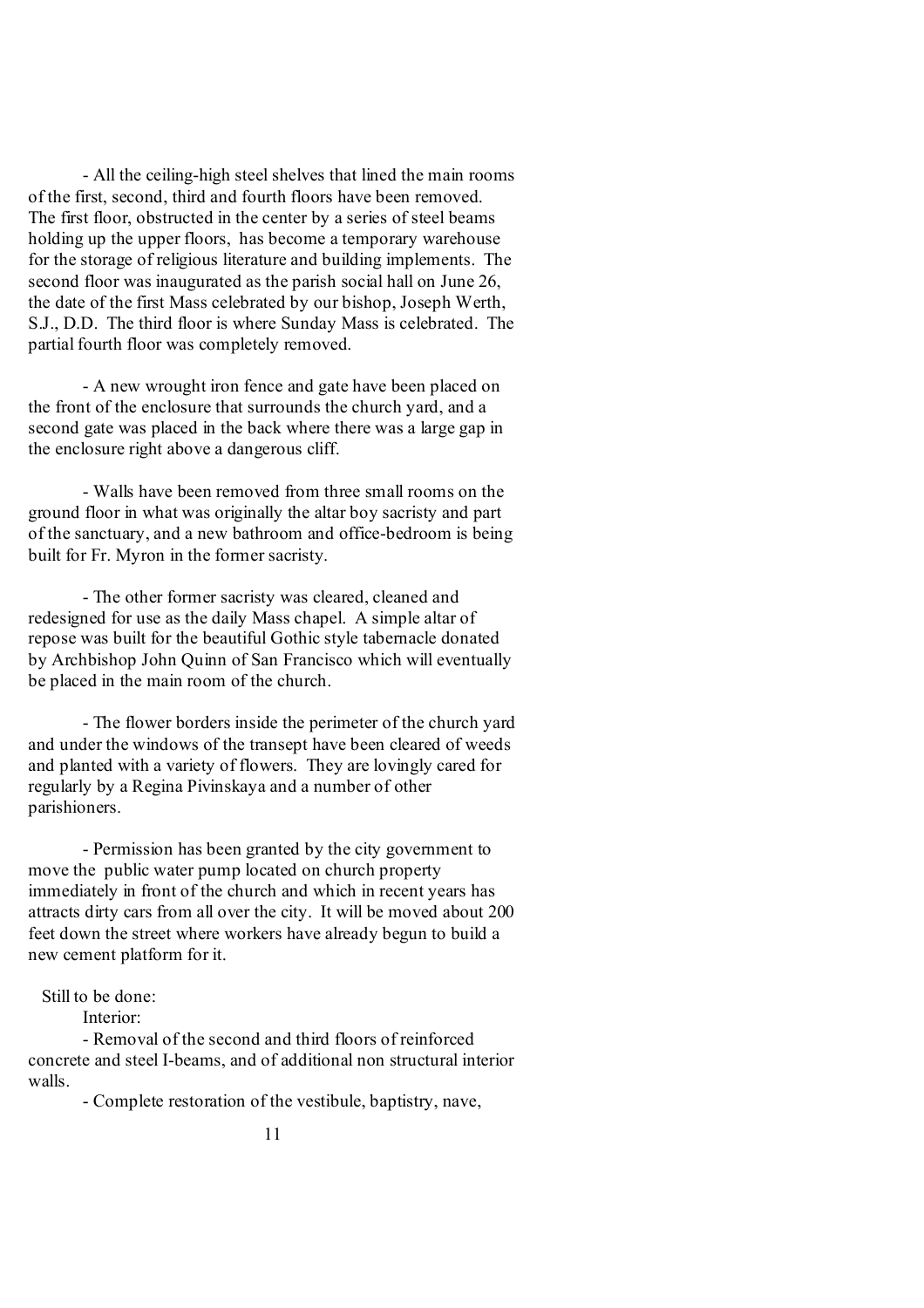choir loft, sanctuary and sacristies, including allsurfaces and furnishings.

- replacement of all electrical, plumbing and heating systems.

- Replacing eight very large, very tall stained glass windows, including exterior protective/insulating layer.

- Insulation of the roof.

Exterior:

- Replacement of missing and deteriorated bricks.

- tuck pointing.

- construction of two towers and spires.

- bells for the towers.

- replacement of all exterior doors.

- design and execution of entire new landscape for the

church yard enclosure and the approach to the church.

 Poor banished children of Eve with no permanent home on earth, we await the fulfillment of our hope in heaven. While we wait, we rebuild a beautiful church for the Lord dedicated to His most holy Mother, the "fairest honor of our race". She is in a very real sense the reason for our hope. With body and soul she has gained the place we long to be, where neither moths nor rust corrode, and thieves and ideologues do not break in to plunder.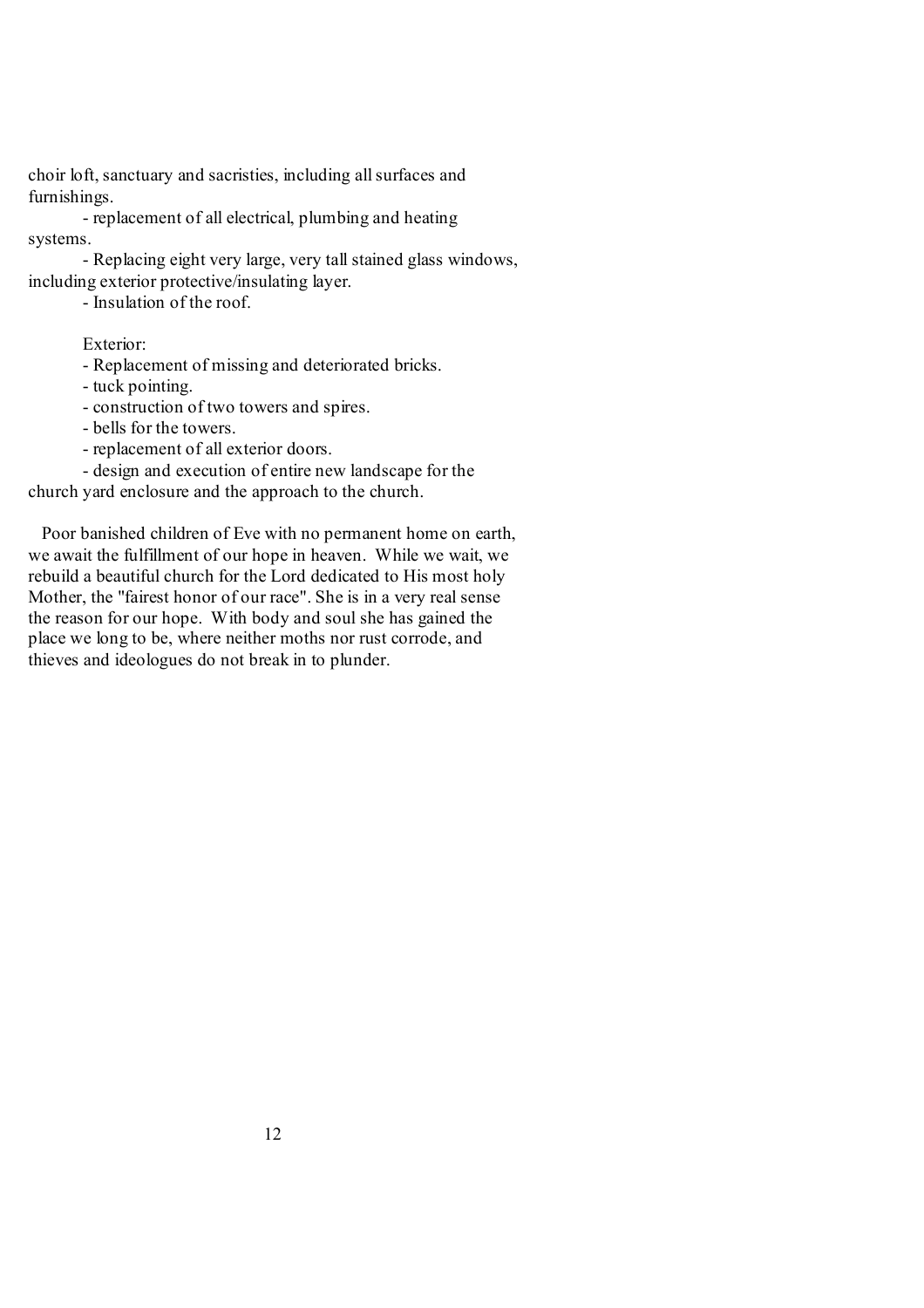### Dear Readers

 You notice that *Vladivostok Sunrise* too infrequently comes to you! We want so much to communicate with you regularly, but the tremendous workload we have does not allow it--now we have five parishes between us, on such a huge territory.

 If all goes well, we will have an American volunteer living with us here in Vladivostok who can facilitate our communications and the more prompt and frequent printing of this newsletter. We'll keep you updated! Where would we be without our volunteers in Seattle, Anchorage, and Vladivostok? And you our donorvolunteers!

 Meanwhile, we count on your prayers and support, even if communication is so very difficult. God bless you. --Fr Myron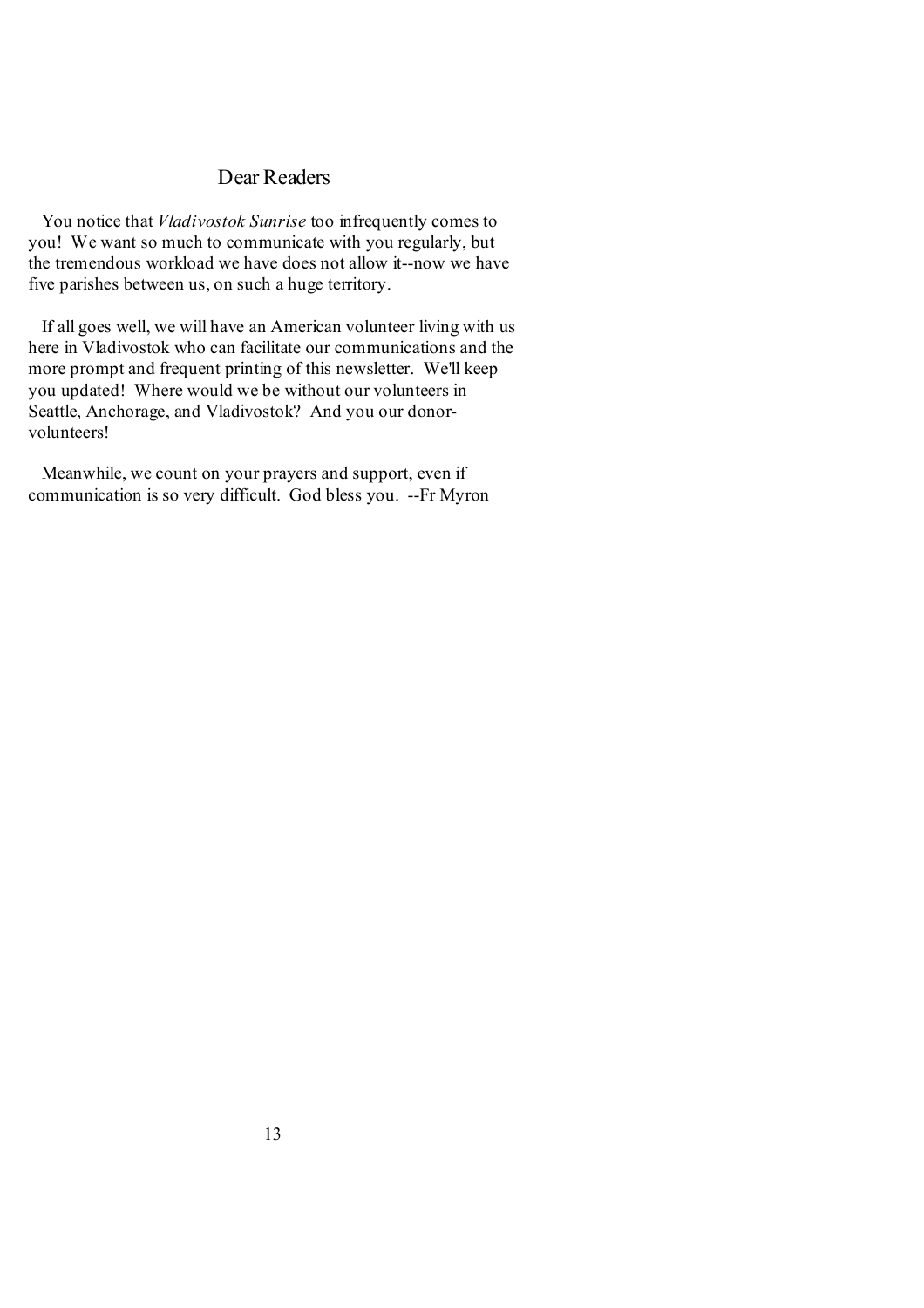### How to Communicate with U<sub>s</sub>

Donations of money should be sent to: Vladivostok Mission 225 Cordova Street Anchorage AK 99501 USA

Letters should be sent to: Catholic Parish of Vladivostok P.O. Box 3185 690087 Vladivostok RUSSIA

Donated objects should be sent to: Vladivostok Mission Mahoney Exports, Inc 400 Valley Dr Brisbane CA 94005 USA

More urgent messages can be sent via: FAX: 7-4232-26-9616 E-mail: [INTERNET:myron@catholic.marine.su](mailto:INTERNET:myron@catholic.marine.su) Phone: 7-4232-22-4292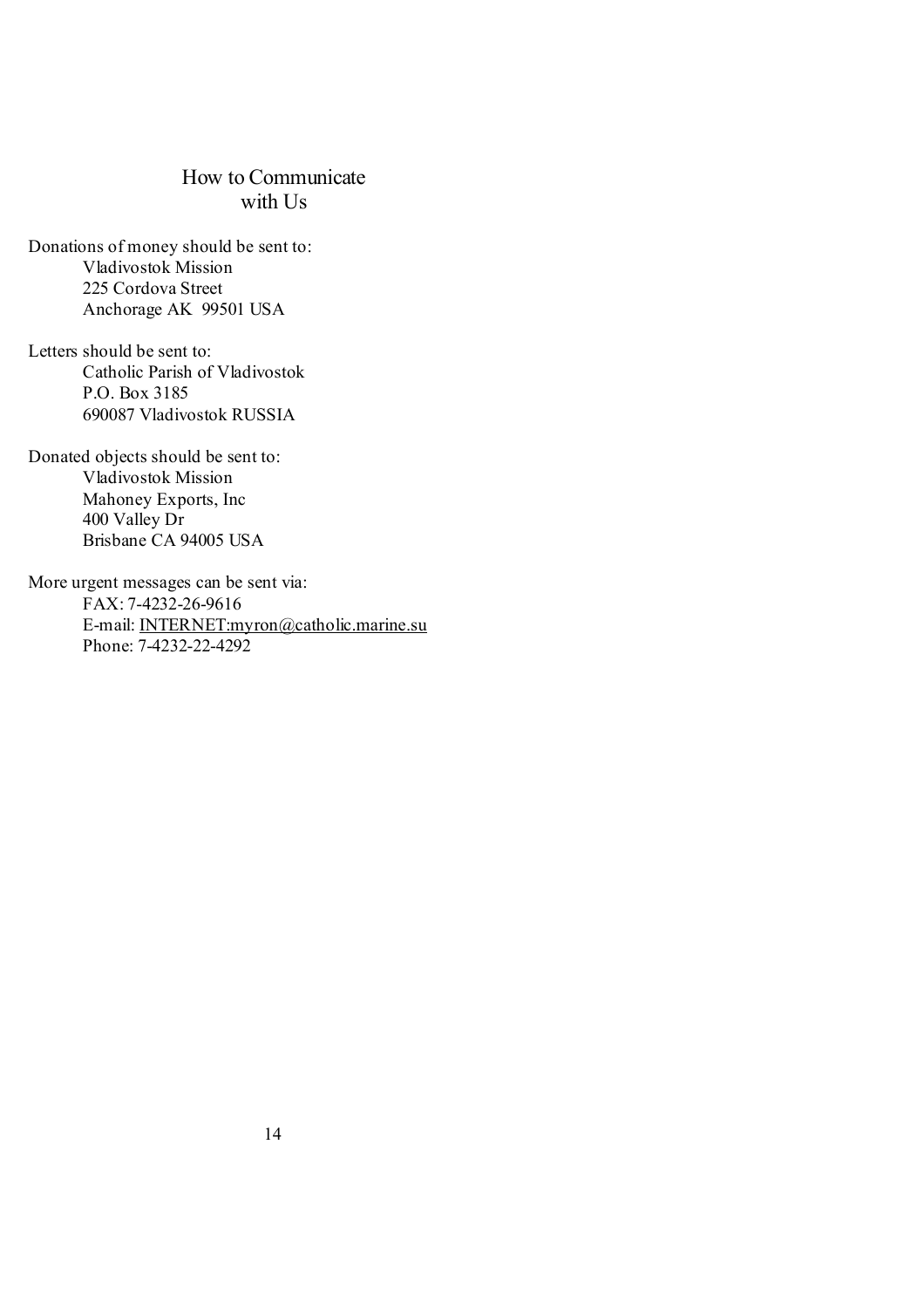## New Parish in Blagoveschensk

### *by Rev Myron Effing, C.J.D.*

 Blagoveschensk is a city of several hundred thousand at the confluence of two great rivers, the Amur and the Zea. It is a border city, with Xey-Xee, Manchuria, China, also a large city, just across the river Amur. In the winter, on the frozen ice, border guards keep their windswept vigil, while on the Chinese side an impromptu highway takes advantage of easy transport on the ice to haul huge loads of freight, with swirling snow at times making them invisible. Always, from the Chinese side, one can hear the blare of Chinese music from loudspeakers aimed our way, which contrasts sharply with the quiet of the Russian city with its people hurrying to where it might be warm. There is peaceful co-existence now, but in this region the border between China and Russia is still disputed, and why not? This is a land rich in soils, trees, and an active working people.

 To Blagoveschensk came many Poles when Poland was partitioned between Russia and Germany. They sought a new life in the East, like their American counterparts sought a new life in the West. They built a beautiful church, and--a first for our Far East of Russia--a Catholic hospital, where sisters served the poor pioneers, whose land was so rich they shouldn't remain poor for long!

 Then came the Revolution. The Bolsheviks decided to make Siberia a showplace of the new Communist era. It was to be a country of the future, "a land without Church and a land without God" (Walter Kolarz, *Religion in the Soviet Union*, p 84) Blagoveschensk, just beyond the Southeast border of Siberia became a place of resistance to the Revolution, as did all the Far East when the Far Eastern Republic was proclaimed, and even America had military men in the Far East to try to defend it from the advancing Red Army. When Lenin succeeded all the way to the Pacific, resistance was crushed ruthlessly, and the Poles found it necessary to leave in mass numbers and return to Poland via Vladivostok and the ocean. Pity those left behind! To this day their descendants begin to cry at the mention of those times.

 With Stalin, things grew worse. All Catholic churches in the Far East were confiscated. All remaining Catholic presence was eliminated by martyrdom. Orthodox churches were destroyed by the hundreds. Which churches remained were turned into the most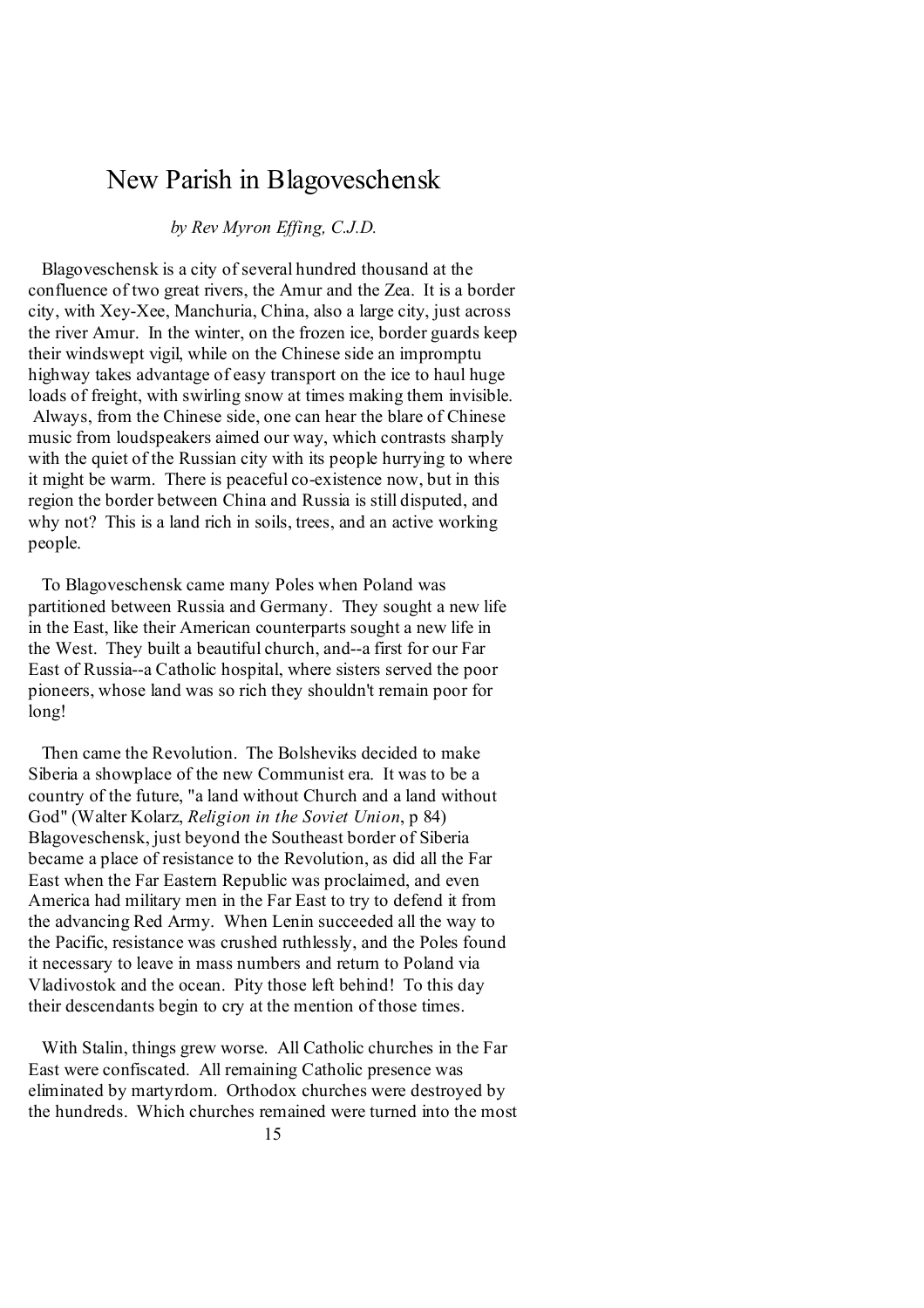degrading use possible: toilets and barns. Cemeteries were used for amusement parks, as if to dance and play to deny death any cautionary effect at all. The Catholic church in Blagoveschensk was made into a barn for horses.

 In the 1950's, what remained of the Orthodox faithful asked the city to receive the Catholic church for their use--All the Orthodox churches had been destroyed. The building was rented to them free of charge, and they repaired it, and it has been in constant use since then. We will try to detail more of this story when we receive the opportunity speak about it with the Orthodox pastor.

 In 1993 I sent one of my Vladivostok parishioners to Blagoveschensk, to find out the situation of the church and Catholics in the city. He placed ads in the local newspapers to see if there were Catholics in the city and in the surrounding state. I went there myself for the first time on March 22, 1994, saying my first Catholic mass there on March 23, and was especially happy to say mass in Blagoveschensk on March 25, the nameday of the city according to the Gregorian Calendar--the Feast of the Annunciation. I visited Catholics in their homes.

 On June 28, 1994, Bishop Werth re-erected the parish of Blagoveschensk, calling it "The Transfiguration of the Lord"--the name we think was the name of the former parish--we aren't sure (yet). I was named pastor, and my first public mass there was on July 20, 1994, when we had the organizational meeting of the parish. I plan to go there monthly, but the parish needs its own priest, because there are Catholics scattered throughout the Amursky State. Where can we find a priest?

The hospital is still standing, working as a special state hospital for the indigent poor. Wouldn't it be great to find medical sisters to staff once again this hospital full of elderly people who need the consolation of Christ? Where will be find them?

 The Orthodox parish has received back its land where its former cathedral was located, and they want to rebuild their church in its former glory. Then we will be able to receive back our building, too. It is a beautiful building, and in good repair. We want to help the Orthodox parish to rebuild. For that we need help ourselves.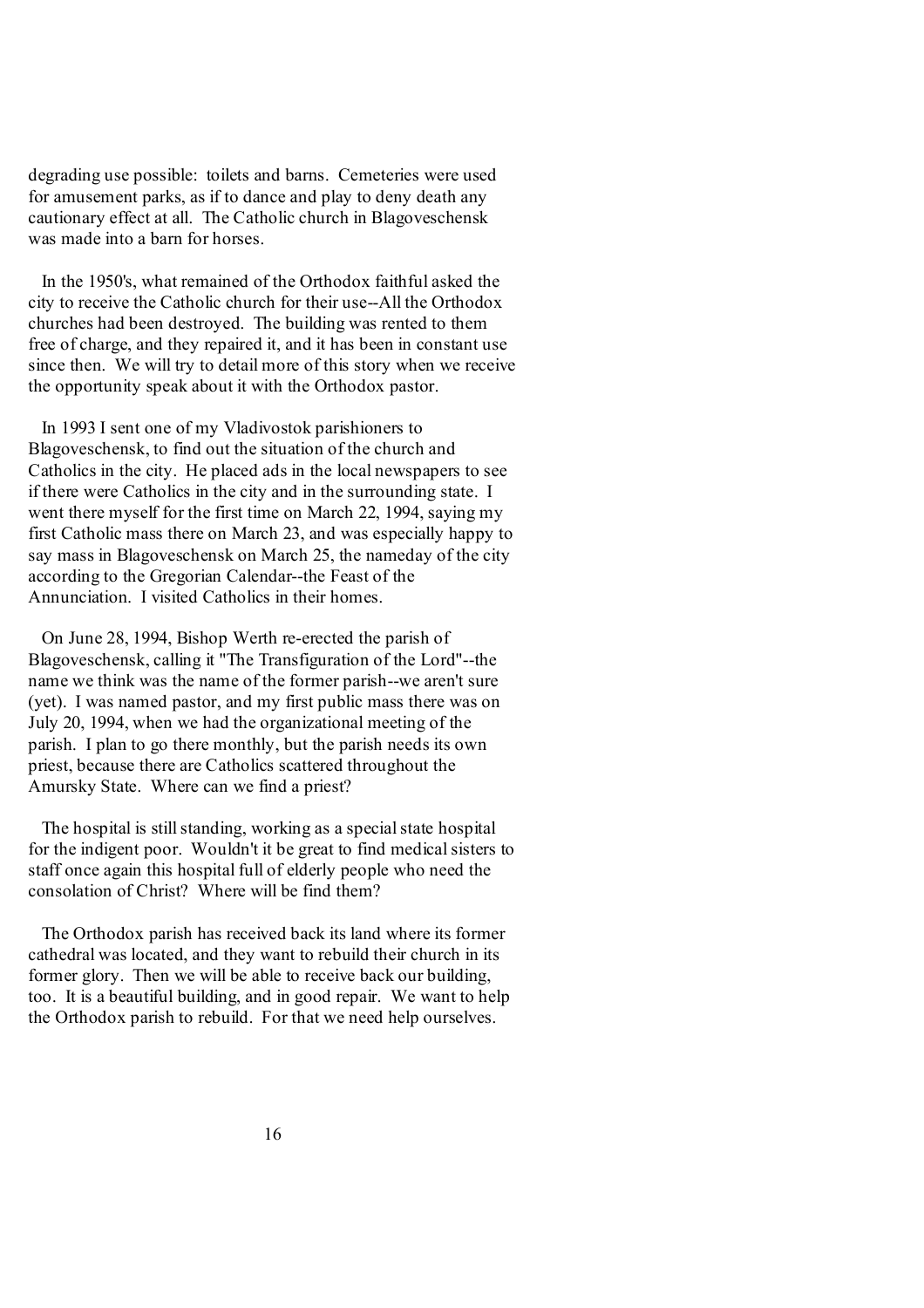*Former (and future) Holy Transfiguration Church in Blagoveschensk, and the old Catholic hospital.* 

*Back view of the Church, showing its good repair.* 

*The Risen Christ within the church. The woodwork is original, but not the paintings and icons.* 

*Two children and mom in their baptismal garments.* 

*Mr Alexander Renaysky and Father Myron, at our first meeting in March of 1994.*

*Seminarian Victor Anisimov serving as translator at a home baptism in the north of Primorye State.* 

*Seminarian Evgeni Peregudov helping Bishop Werth with a child's baptism.* 

*Tuckpointing anyone? You will also need to replace many fallen bricks.* 

*Our church in Vladivostok in the winter sun, at the end of Volodarskovo Street.* 

*Bishop Werth with a group of assembled priests from our diocese, The Apostolic Administration of Novosibirsk. Most are foreigners, and most are members of religious congregations. Bishop Werth remarked that he has only a few priests who are incardinated in the diocese that he can depend on in the long term, so vocations must be a priority. We are among those incardinated!*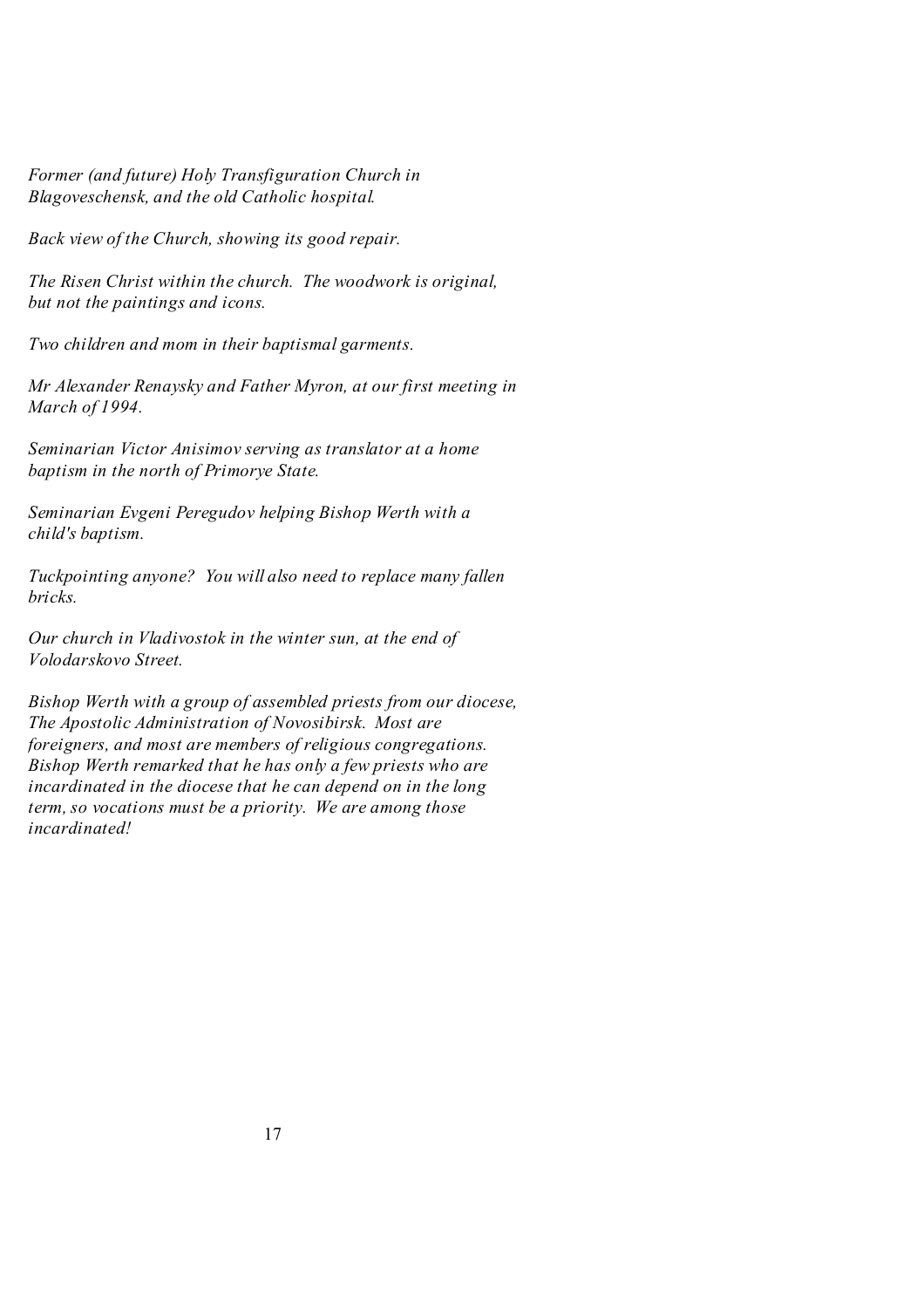## Home at Last!

### *by Rev Myron Effing, C.J.D.*

 Like the rest of us, he was a sinner, I suppose. He was terrified to die without the help of a priest. He lived in a hospital for the indigent poor in Vladivostok where there were no priests, and where everyone was afraid to even think that there might be a God, let alone openly speak about it. But on his deathbed he spoke to his nurse--she was Orthodox. He told her he was Catholic, and that he was afraid to die without a priest. Would she promise that as soon as she heard of a Catholic priest in Vladivostok, she would go to the priest and ask him to pray and offer mass for him? She promised, and he died.

 A year later, she heard there was a Catholic priest in Vladivostok, and she came to us to fulfill her promise. How happy I was to assist at the death of our Catholic brother, praying for him whom I had never seen, and be with him even across time in the hour of his death!

 But we had already been in Vladivostok a year before his death! He was too isolated and alone to even know about us. It is important that we continue to advertise our presence, and to appear in the newspapers and on the radio from time to time.